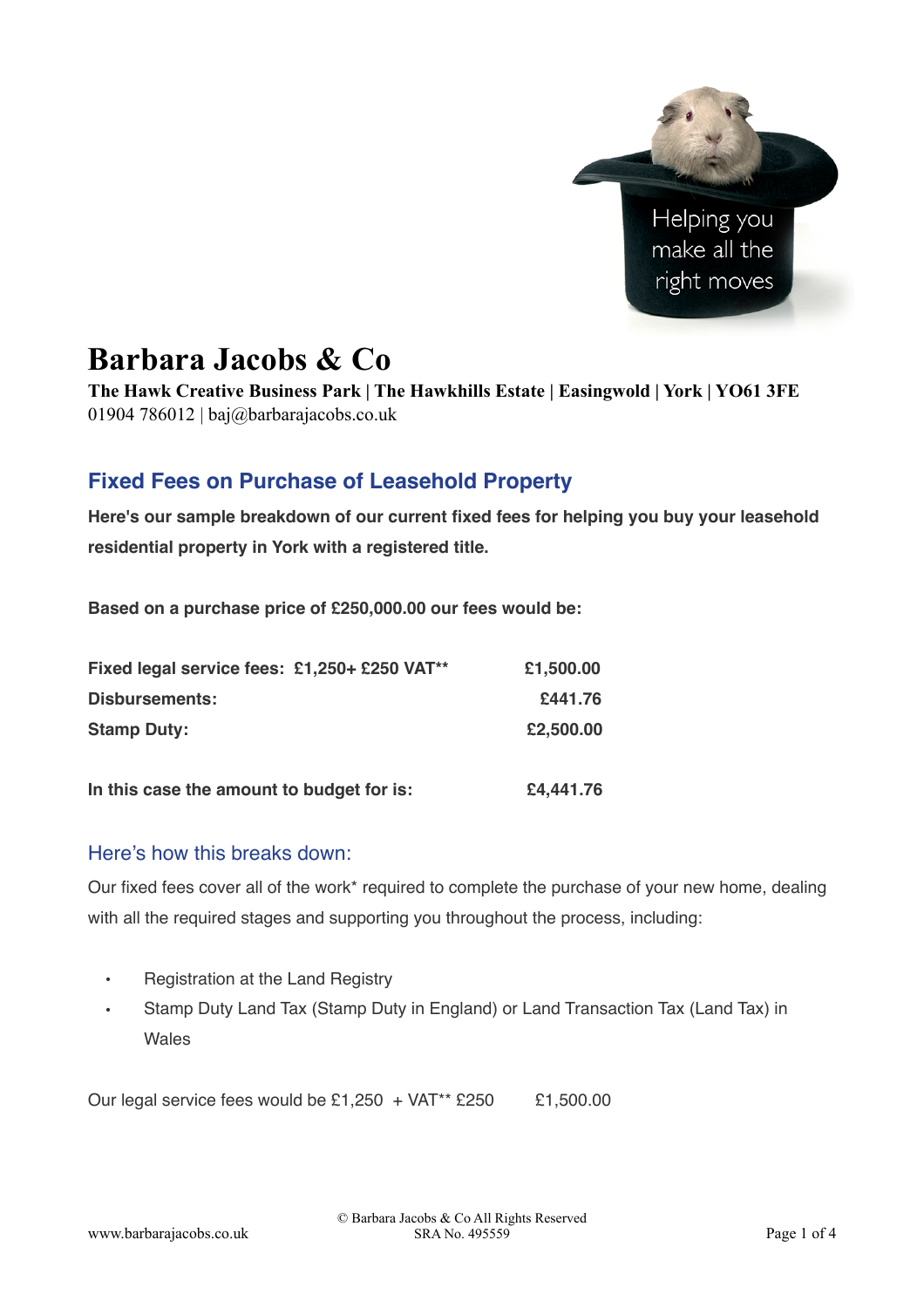In addition there are disbursements. These are what you have to pay to a third party like the search providers, the Land Registry and the UK Government. For this particular example the disbursements are likely to be:

| $\sqrt{\ }$ Pre exchange searches                  | £251.16   |
|----------------------------------------------------|-----------|
| $\sqrt{P}$ Pre completion searches                 | £7.00     |
| $\sqrt{\phantom{a}}$ Land Registry fee             | £135.00   |
| $\sqrt{\phantom{a}}$ Electronic money transfer fee | £21.00    |
| $\sqrt{\phantom{a}}$ Case management fee           | £27.60    |
| Total cost of disbursements                        | £441.76   |
| Stamp Duty Land Tax:                               | £2,500.00 |

**Please note:** when buying a leasehold property there are **additional disbursements** due to the requirements of the lease and these may include:

- Notice of transfer fee Often the fee is between £50 and £250
- Notice of charge fee (if the property is to be mortgaged), Often the fee is between £50 and £250
- Deed of Covenant fee (if the lease requires the new owner to enter into a deed of covenant). The fee is set by the freeholder or management company and will only be known when the managing agents information is to hand. Often it is between £50 and £250
- Certificate of Compliance fee. The fee is set by the freeholder or management company and will only be known when the managing agents information is to hand. Often it is between £50 and £250.
- You should also be aware that ground rent and service charges are likely to apply throughout your ownership of the property. The ground rent and anticipated service charges will be confirmed once known.

## Stuff you should know…

We will handle the payment of any disbursements on your behalf, that's why we will request the money from you at the outset of every transaction.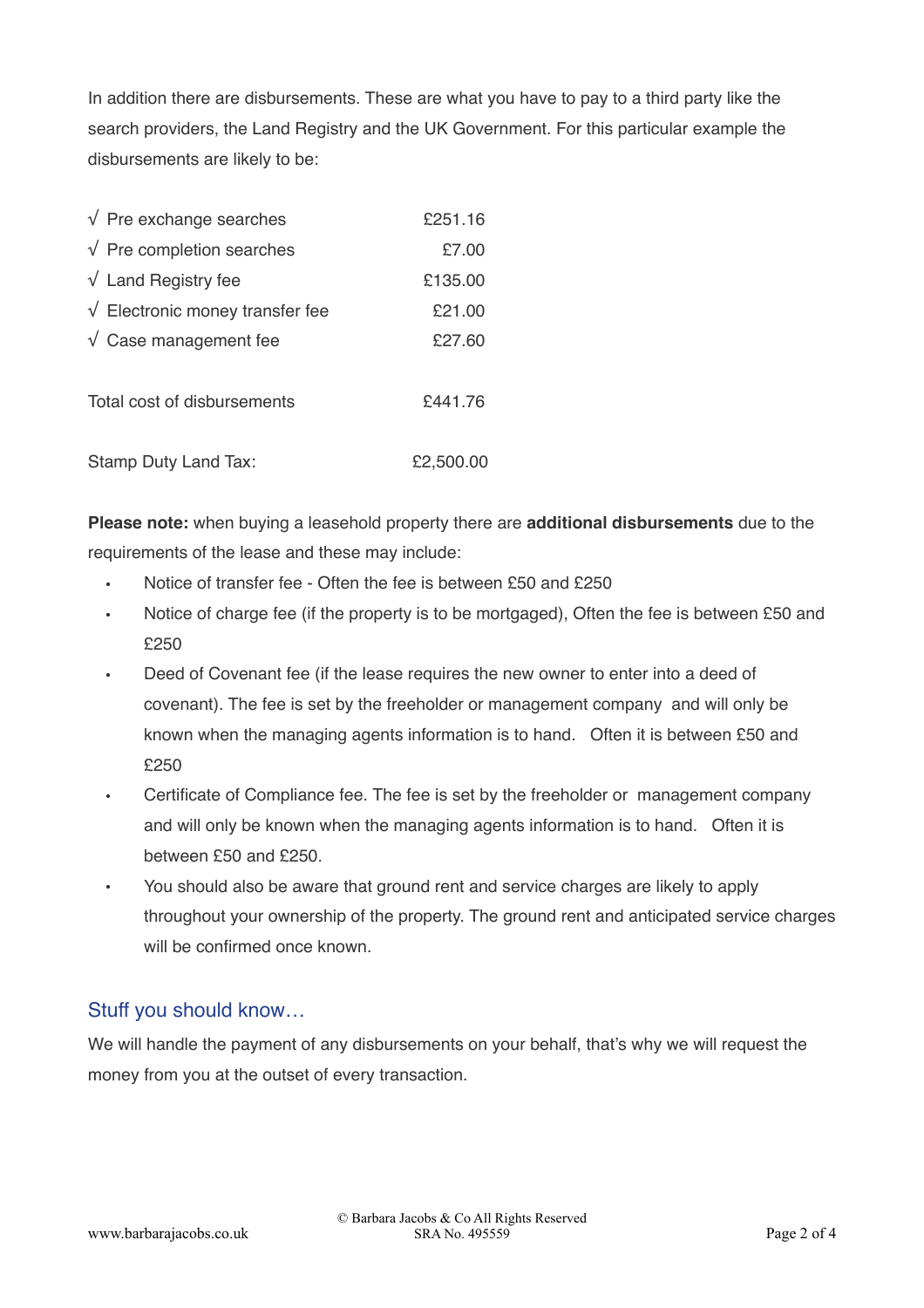The pre exchange searches required depend on the location of the property being purchased and the figures given above include a local search, a drainage search and an environmental search The level of Stamp Duty or Stamp Duty Land Tax will depend on the purchase price of your property and your status, as there are different rules for first time buyers, and for the purchase of an additional property.

The time it takes to complete any flat purchase will vary given your unique circumstances. A timescale 6-8 weeks is often quoted from the time of agreeing a purchase to the time of completion (when you can move in ) However this can vary widely depending on whether you are in a 'chain', where many sales are happening simultaneously and can only progress when all parties in the chain are ready, whether you are a cash buyer or require a mortgage or we encounter unforeseen issues. If the leasehold property you are buying requires an extension of the lease then this can take significantly longer between 3 and 4 months. In such , a situation additional charges would apply.

## The buying journey…

- You ask us to act on your behalf (your instruction) and we give you initial advice and confirm the legal fees and disbursements for your transaction.
- We check your finances are in place and may contact the seller (or vendors) solicitors.
- We receive and advise you on the purchase contract.
- Carry out the pre exchange searches including the local authority search.
- Get further planning documentation if needed.
- Give you advice on any and all related documents in particular the provisions in the lease.
- Advise you on joint ownership.
- Go through conditions of your mortgage offer with you.
- Send you the final contract for your signature.
- Draft Transfer and any deeds of covenant required by the lease.
- Agree a completion date and exchange the contracts with the seller's solicitors.
- Arrange for money to be transferred from your mortgage lender and you.
- Carry out the pre completion searches.
- Transfer the purchase funds to the Sellers solicitors on the day of completion to complete the transfer and advise you of the release of the keys.
- Deal with payment of Stamp Duty.
- Deal with the notice requirements under the terms of the lease.
- Deal with Registration of the title at the Land Registry.
- Send you a copy of the new title and any accompanying papers.